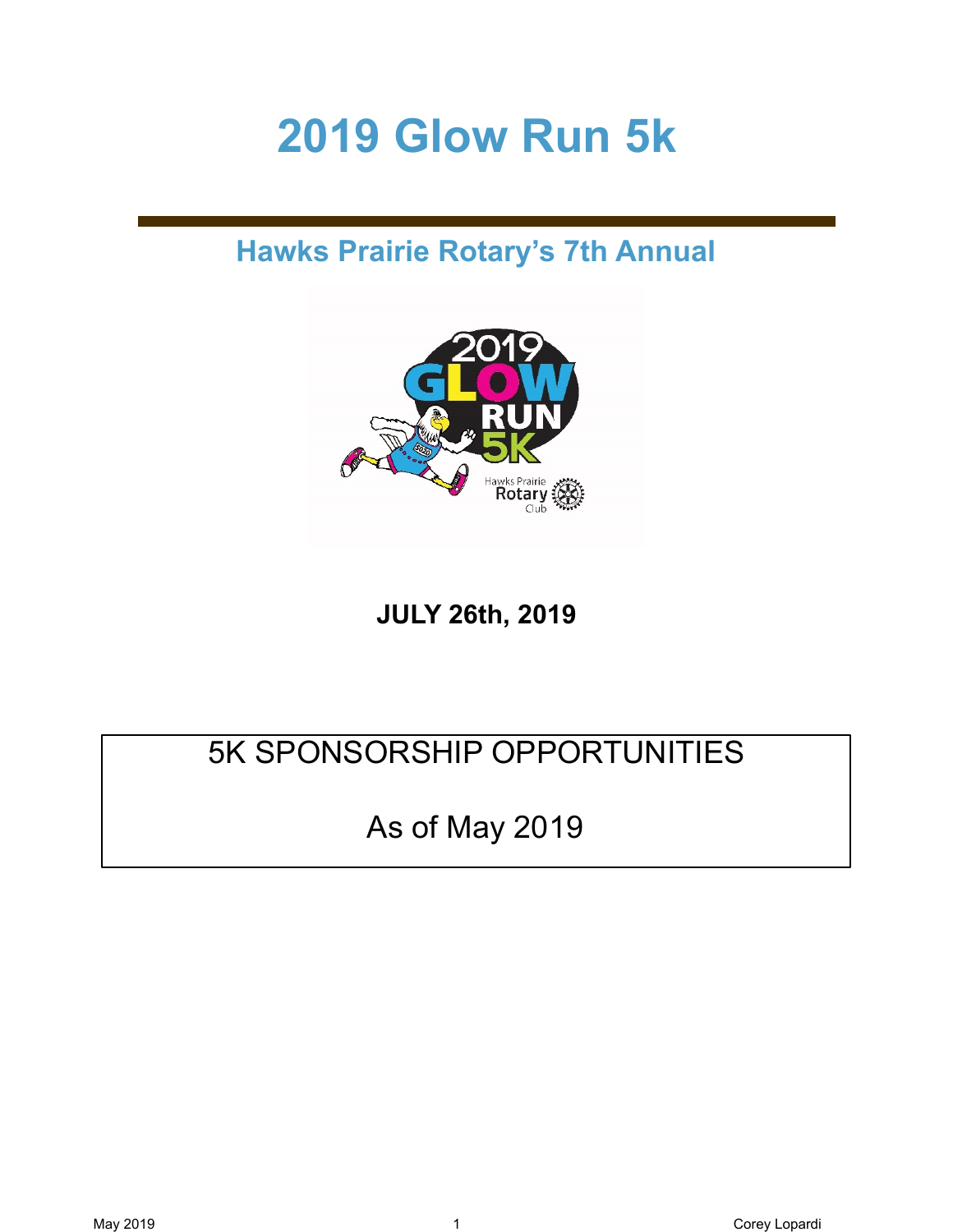### **2019 Glow Run 5k**

## **Sponsorship Information 7th Annual Event!**

We invite you to be a sponsor of The Hawks Prairie Rotary Club 2019 Glow Run 5k. Your contribution will assist us in putting on Thurston County's funnest family-friendly 5k run while raising money for charitable and community service organizations and projects.

#### **General Information**

The 7th Annual Glow Run 5K will be held on July 26th at the Regional Athletic Complex in Lacey. Upwards of 500 runners are expected for Friday night's 5K Glow Run.

### **Past Festival Proceed Recipients**

Funds raised at the event are distributed back to our community through these worthy organizations. Past recipients include:

> Boys and Girls Club Homeless Backpacks North Thurston Teacher's Awards Hawks Prairie Heroes Scholarships Dick Nichols Scholarships Cool Jazz Clean Water Projects Rotary Polio Plus Campaign Rotary International Shelter Box And Many More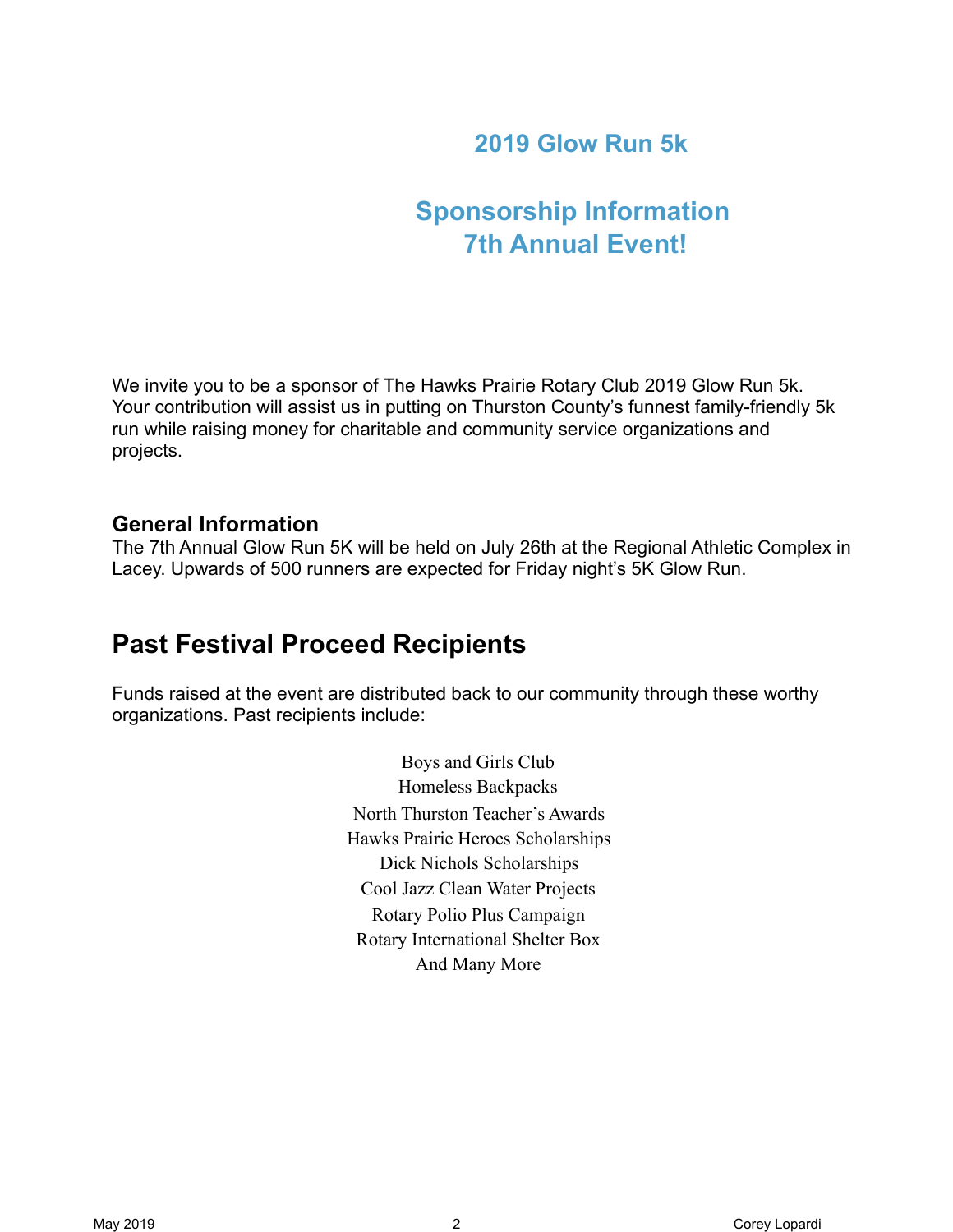### **2019 Glow Run 5K Sponsorships**

#### **Name Sponsorship:** \$2,500:

- Company listed as Presenting Sponsor at Event
- Company mentioned on Radio Advertising of Event
- Company listed as Presenting Sponsor on all event advertising materials
- Company logo listed on Event T-Shirts
- Company banner prominently displayed at event
- Six (6) 5k admissions
- Company Logo on Event Page website w/ link
- Social Media marketing mention

#### **T-Shirt Sponsorship:** \$1,000:

- Company logo listed on Event T-Shirts
- Company banner displayed at event
- Six (6) 5k admissions
- Company Logo on Event Page website w/ link
- Social Media marketing mention

#### **Media Sponsorship:** \$1,000:

- Company logo listed on Event T-Shirts
- Company banner displayed at event
- Company Logo on Event Page website w/ link
- Social Media marketing mention

#### **Medal Sponsorship:** \$500:

- Company logo listed on Event T-Shirts
- Company logo on event medals
- Company banner displayed at event
- Company Logo on Event Page website w/ link
- Social Media marketing mention

#### **Race Timing Sponsorship:** \$500:

- Company logo listed on Event T-Shirts
- Company banner displayed at event
- Company Logo on Event Page website w/ link
- Social Media marketing mention

#### **Printing Sponsorship:** \$500: **SOLD**

- Company logo listed on all Event printed materials
- Company logo listed on Event T-Shirts
- Company banner displayed at event
- Company Logo on Event Page website w/ link
- Social Media marketing mention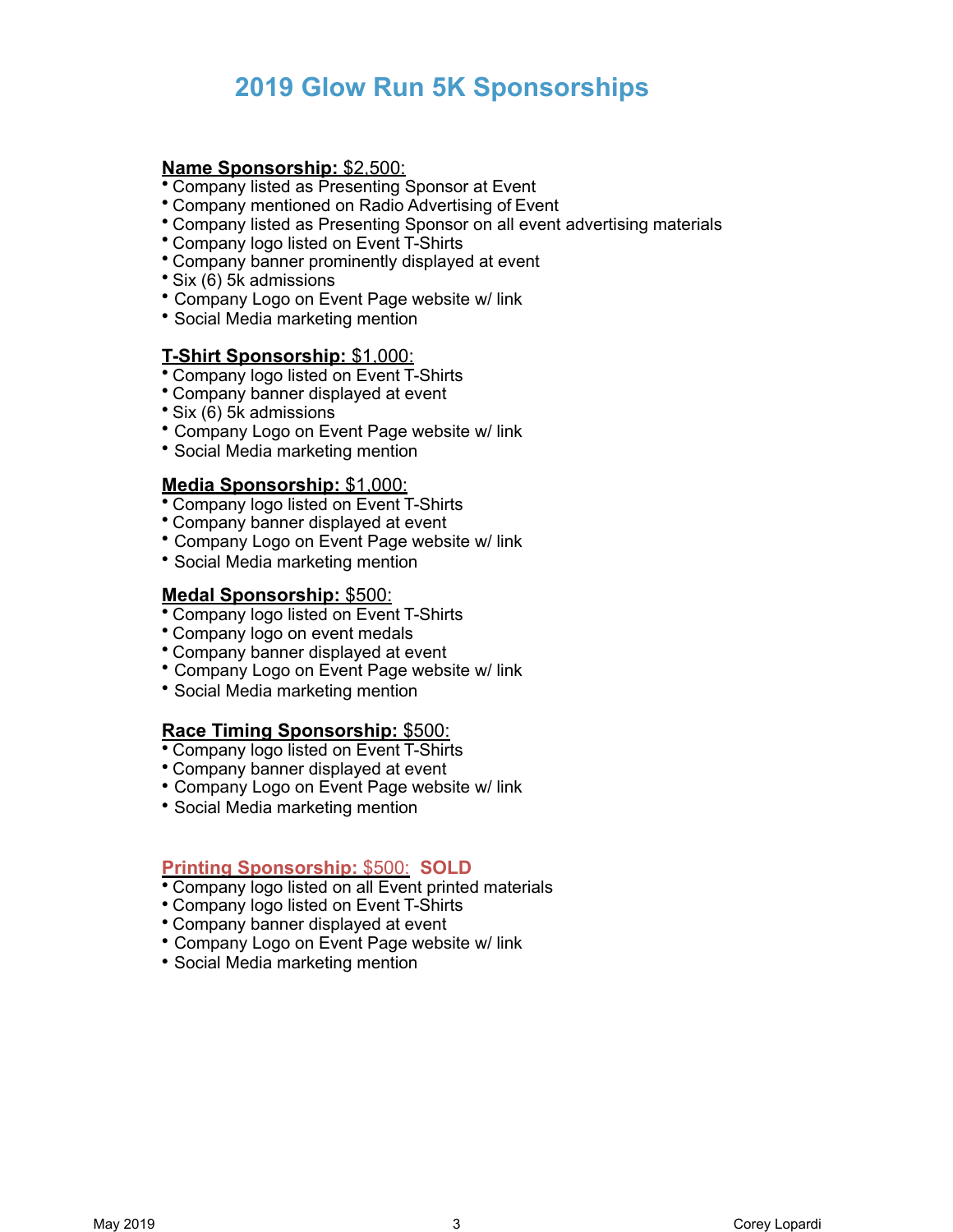### **2019 Glow Run 5K Sponsorships**

#### **Awards Sponsorship:** \$500:

• Company logo listed onAwards

- Company logo listed on Event T-Shirts
- Company banner displayed at event
- Company Logo on Event Page website w/ link
- Social Media marketing mention

#### **Signage Sponsorship:** \$500: **SOLD**

- Company logo listed on Signage
- Company banner displayed at event
- Company Logo on Event Page website w/ link
- Social Media marketing mention

#### **After Race Snack Sponsorship:** \$500: **SOLD**

- Company banner displayed at event
- 10 X 10 Booth Space at Race
- •Company Logo on Event Page website w/ link
- Social Media marketing mention

#### **Kids Run Sponsorship:** \$500:

- Company banner displayed at event
- 10 X 10 Booth Space at Race
- •Company Logo on Event Page website w/ link
- Social Media marketing mention

#### **Gift Bag Sponsorship:** \$500: **SOLD**

- Company logo listed on Gift Bags
- Company Logo on Event Page website w/ link
- Social Media marketing mention

#### **Non-Profit Team Sponsorship:** \$400:

- Company logo listed on T-Shirts
- Ten (10) 5K race admissions
- Company Logo on Event Page website w/ link
- Social Media marketing mention
- 10 X 10 Booth Space at Race
- Ability to have runners fundraise with race

#### **Massage/Chiropractic Tent Sponsorship:** \$250:

- Company Logo on Event Page website w/ link
- Social Media marketing mention
- 10 X 10 Booth Space at Race